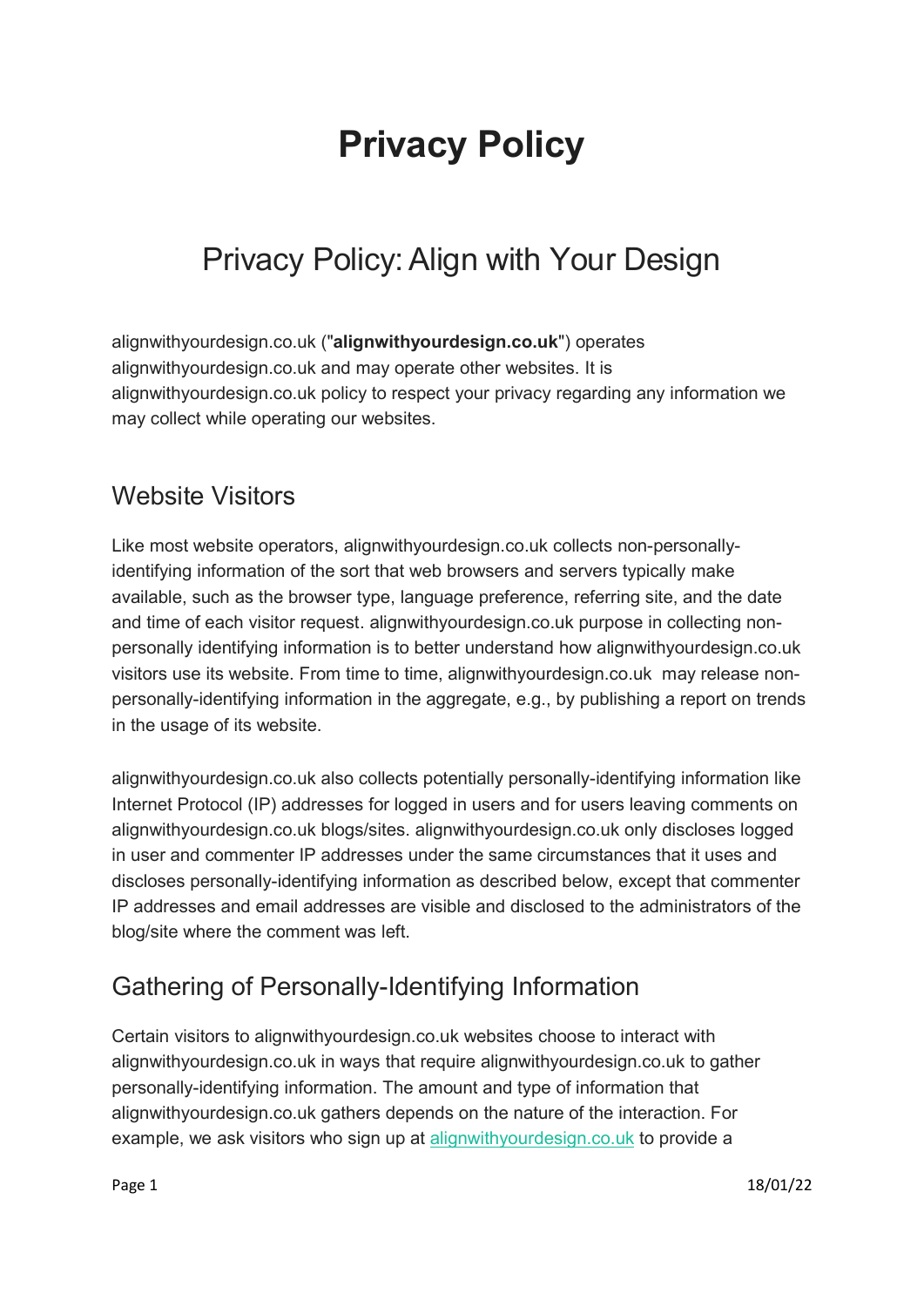username and email address. Those who engage in transactions with alignwithyourdesign.co.uk are asked to provide additional information, including as necessary the personal and financial information required to process those transactions. In each case, alignwithyourdesign.co.uk collects such information only insofar as is necessary or appropriate to fulfill the purpose of the visitor's interaction with alignwithyourdesign.co.uk. alignwithyourdesign.co.uk does not disclose personallyidentifying information other than as described below. And visitors can always refuse to supply personally-identifying information, with the caveat that it may prevent them from engaging in certain website-related activities.

#### Aggregated Statistics

alignwithyourdesign.co.uk may collect statistics about the behaviour of visitors to its websites. alignwithyourdesign.co.uk may display this information publicly or provide it to others. However, alignwithyourdesign.co.uk does not disclose personally-identifying information other than as described below.

### Protection of Certain Personally-Identifying Information

alignwithyourdesign.co.uk discloses potentially personally-identifying and personallyidentifying information only to those of its employees, contractors and affiliated organisations that (i) need to know that information in order to process it on alignwithyourdesign.co.uk behalf or to provide services available at alignwithyourdesign.co.uk websites, and (ii) that have agreed not to disclose it to others. Some of those employees, contractors and affiliated organisations may be located outside of your home country; by using alignwithyourdesign.co.uk websites, you consent to the transfer of such information to them. alignwithyourdesign.co.uk will not rent or sell potentially personally-identifying and personally-identifying information to anyone. Other than to its employees, contractors and affiliated organisations, as described above, alignwithyourdesign.co.uk discloses potentially personally-identifying and personallyidentifying information only in response to a subpoena, court order or other governmental request, or when alignwithyourdesign.co.uk believes in good faith that disclosure is reasonably necessary to protect the property or rights of alignwithyourdesign.co.uk, third parties or the public at large. If you are a registered user of an alignwithyourdesign.co.uk website and have supplied your email address, alignwithyourdesign.co.uk may occasionally send you an email to tell you about new features, solicit your feedback, or just keep you up to date with what's going on with alignwithyourdesign.co.uk and our products. If you send us a request (for example via email or via one of our feedback mechanisms), we reserve the right to publish it in order to help us clarify or respond to your request or to help us support other users.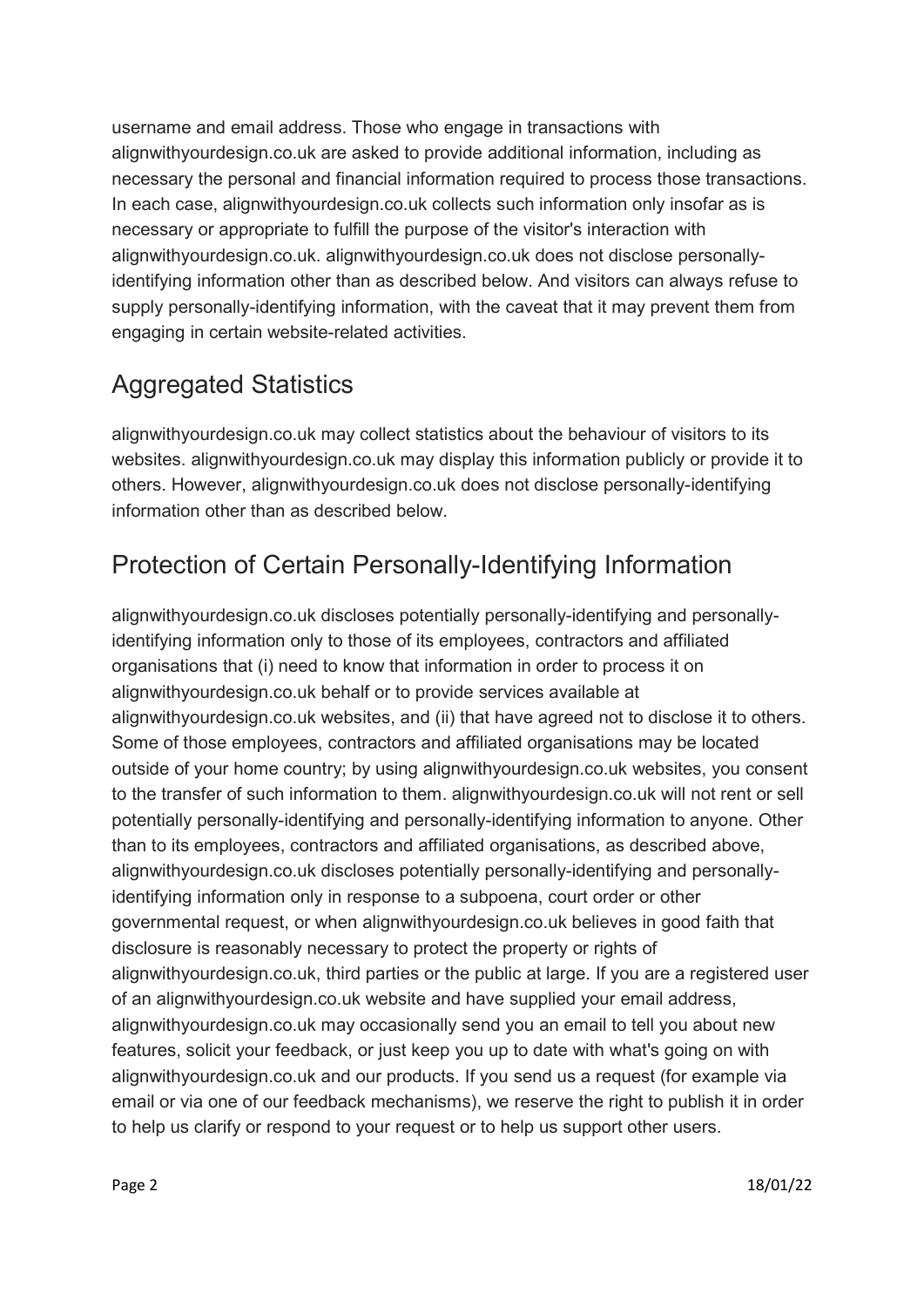alignwithyourdesign.co.uk takes all measures reasonably necessary to protect against the unauthorised access, use, alteration or destruction of potentially personallyidentifying and personally-identifying information.

#### Cookies

A cookie is a string of information that a website stores on a visitor's computer, and that the visitor's browser provides to the website each time the visitor returns. alignwithyourdesign.co.uk uses cookies to help alignwithyourdesign.co.uk identify and track visitors, their usage of alignwithyourdesign.co.uk website, and their website access preferences. alignwithyourdesign.co.uk visitors who do not wish to have cookies placed on their computers should set their browsers to refuse cookies before using alignwithyourdesign.co.uk websites, with the drawback that certain features of alignwithyourdesign.co.uk websites may not function properly without the aid of cookies.

### Business Transfers

If alignwithyourdesign.co.uk, or substantially all of its assets, were acquired, or in the unlikely event that alignwithyourdesign.co.uk goes out of business or enters bankruptcy, user information would be one of the assets that is transferred or acquired by a third party. You acknowledge that such transfers may occur, and that any acquirer of alignwithyourdesign.co.uk may continue to use your personal information as set forth in this policy.

#### Ads

Ads appearing on any of our websites may be delivered to users by advertising partners, who may set cookies. These cookies allow the ad server to recognise your computer each time they send you an online advertisement to compile information about you or others who use your computer. This information allows ad networks to, among other things, deliver targeted advertisements that they believe will be of most interest to you. This Privacy Policy covers the use of cookies by alignwithyourdesign.co.uk and does not cover the use of cookies by any advertisers.

### Privacy Policy Changes

Although most changes are likely to be minor, alignwithyourdesign.co.uk may change its Privacy Policy from time to time, and in alignwithyourdesign.co.uk sole discretion. alignwithyourdesign.co.uk encourages visitors to frequently check this page for any changes to its Privacy Policy. If you have a alignwithyourdesign.co.uk account, you